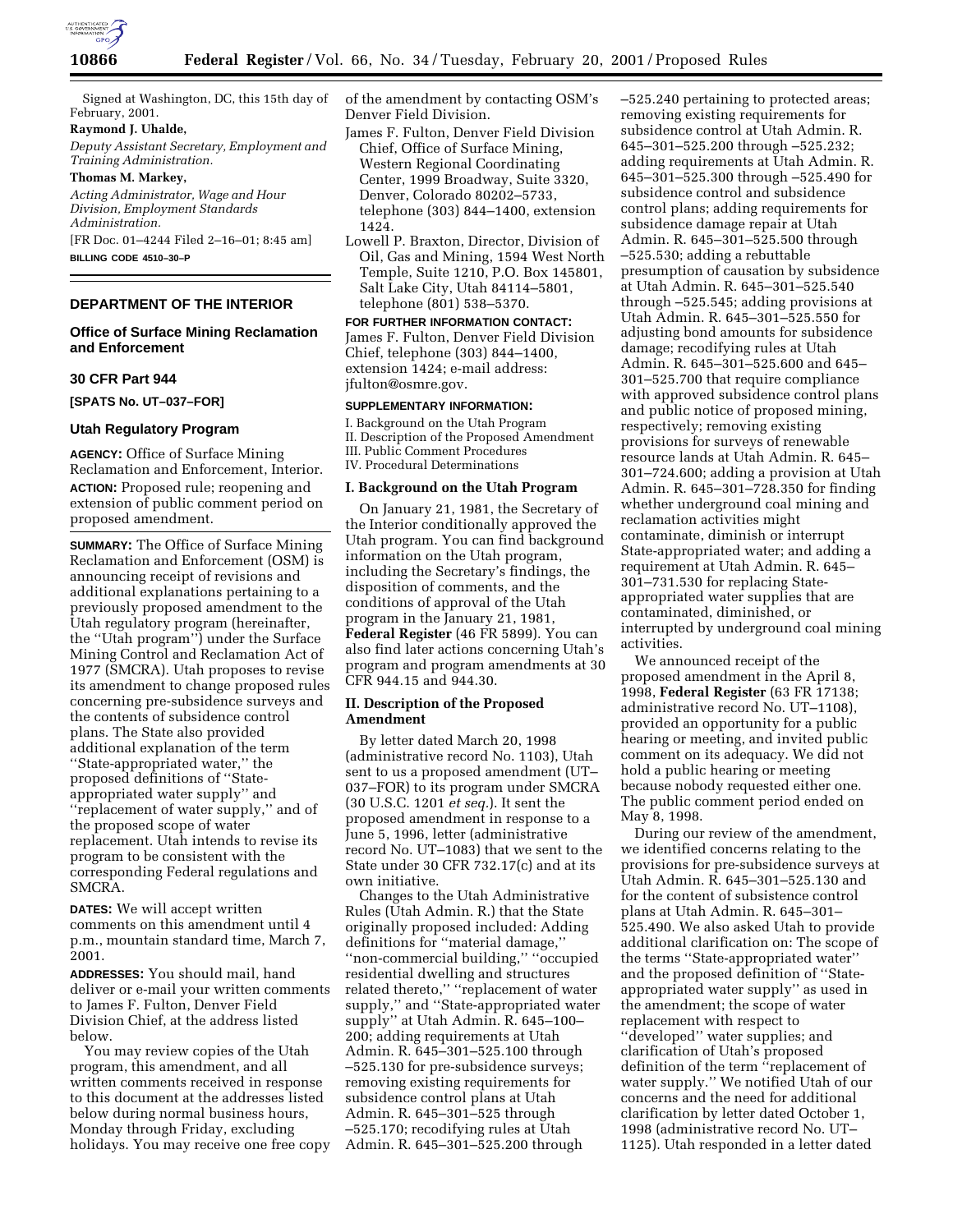October 31, 2000 (administrative record No. 1145).

Utah now proposes two specific changes in its amendment. First, it proposes to change Utah Admin. R. 645–301–525.130 to cross-reference Utah Admin. R. R645–301–525.543. That referenced rule specifically states that there will be no presumption that subsidence caused damage to structures if the owners deny applicants access to perform pre-subsidence surveys. Second, at Utah Admin. R. 645–301– 525.490, the State proposes to add references to Utah Admin. R. 645–301– 525.200, –525.500, and –525.600. Those rules cover the range of information Utah requires to be included in subsidence control plans to demonstrate that an operation will be conducted in accordance with all applicable provisions for subsidence control.

Utah's response also provided additional explanation of the scope of the term ''State-appropriated water'' and the definition of ''State-appropriated water supply,'' the scope of water replacement under its proposed rules with respect to ''developed'' water supplies, and its proposed definition of the term ''replacement of water supply.''

#### **III. Public Comment Procedures**

### *Written Comments*

Send your written comments to OSM at the address given above. Your written comments should be specific, pertain only to the issues proposed in this rulemaking, and include explanations in support of your recommendations. In the final rulemaking, we will not necessarily consider or include in the administrative record any comments received after the time indicated under **DATES** or at locations other than the Denver Field Division.

# *Electronic Comments*

Please submit Internet comments as an ASCII file and do not use special characters or any form of encryption. Please also include ''Attn: SPATS No. UT–037–FOR'' and your name and return address in your Internet message. If you do not receive a confirmation that we have received your Internet message, contact the Denver Field Division at telephone number (303) 844–1400, extension 1424.

### *Availability of Comments*

We will make comments, including names and addresses of respondents, available for public review during normal business hours. We will not consider anonymous comments. If individual respondents request confidentiality, we will honor their

request to the extent allowable by law. Individual respondents who wish to withhold their name or address from public review, except for the city or town, must state this prominently at the beginning of their comments. We will make all submissions from organizations or businesses, and from individuals identifying themselves as representatives or officials of organizations or businesses, available for public review in their entirety.

## **IV. Procedural Determinations**

### *Executive Order 12630—Takings*

This rule does not have takings implications. This determination is based on the analysis performed for the counterpart Federal regulations.

# *Executive Order 12866—Regulatory Planning and Review*

This rule is exempted from review by the Office of Management and Budget (OMB) under Executive Order 12866.

## *Executive Order 12988—Civil Justice Reform*

The Department of the Interior conducted the reviews required by section 3 of Executive Order 12988 and determined that, to the extent allowable by law, this rule meets the applicable standards of subsections (a) and (b) of that section. However, these standards are not applicable to the actual language of State regulatory programs and program amendments since each such program is drafted and promulgated by a specific State, not by OSM. Under sections 503 and 505 of SMCRA (30 U.S.C. 1253 and 1255) and the Federal regulations at 30 CFR 730.11, 732.15, and 732.17(h)(10), decisions on proposed State regulatory programs and program amendments submitted by the States must be based solely on a determination of whether the submittal is consistent with SMCRA and its implementing Federal regulations and whether the other requirements of 30 CFR parts 730, 731, and 732 have been met.

#### *Executive Order 13132—Federalism*

This rule does not have Federalism implications. SMCRA delineates the roles of the Federal and State governments with regard to the regulation of surface coal mining and reclamation operations. One of the purposes of SMCRA is to ''establish a nationwide program to protect society and the environment from the adverse effects of surface coal mining operations." Section  $503(a)(1)$  of SMCRA requires that State laws regulating surface coal mining and reclamation operations be ''in

accordance with'' the requirements of SMCRA. Section 503(a)(7) requires that State programs contain rules and regulations ''consistent with'' regulations issued by the Secretary pursuant to SMCRA

#### *National Environmental Policy Act*

Section 702(d) of SMCRA (30 U.S.C. 1292(d)) provides that a decision on a proposed State regulatory program provision does not constitute a major Federal action within the meaning of section 102(2)(C) of the National Environmental Policy Act (42 U.S.C. 4332(2)(C)). A determination has been made that such decisions are categorically excluded from the NEPA process (516 DM 8.4.A).

### *Paperwork Reduction Act*

This rule does not contain information collection requirements that require approval by OMB under the Paperwork Reduction Act (44 U.S.C. 3507 *et seq.*).

### *Regulatory Flexibility Act*

The Department of the Interior has determined that this rule will not have a significant economic impact on a substantial number of small entities under the Regulatory Flexibility Act (5 U.S.C. 601 *et seq.*). The State submittal that is the subject of this rule is based on counterpart Federal regulations for which an economic analysis was prepared and certification made that such regulations would not have a significant economic effect on a substantial number of small entities. Accordingly, this rule will ensure that existing requirements previously promulgated by OSM will be implemented by the State. In making the determination as to where this rule would have a significant economic impact, the Department relied upon the data and assumptions for the counterpart Federal regulations.

## *Small Business Regulatory Enforcement Fairness Act*

This rule is not a major rule under 5 U.S.C. 804(2), the Small Business Regulatory Enforcement Fairness Act. This rule: (a) Does not have an annual effect on the economy of \$100 million; (b) will not cause a major increase in costs or prices for consumers, individual industries, geographic regions, or Federal, State or local governmental agencies; and (c) does not have significant adverse effects on competition, employment, investment, productivity, innovation, or the ability of U.S. based enterprises to compete with foreign-based enterprises. This determination is based on the fact that